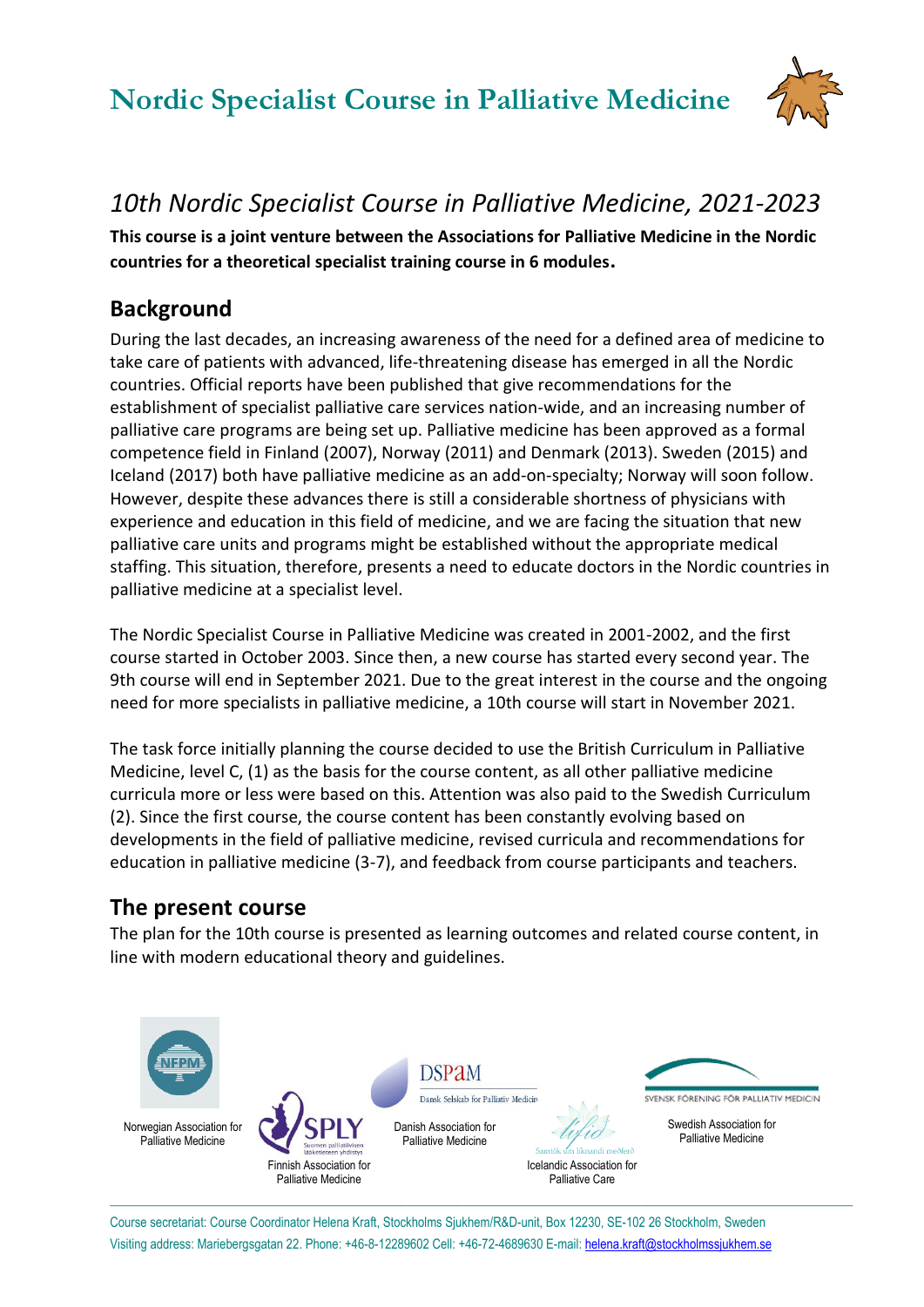

The course is aimed at doctors in the forefront of palliative medicine, who will play an important part in developing the field in their countries. Applicants must have specialist approval in a clinical specialty (see national application forms for specifications), be working in palliative care, intend to continue working in palliative care, and must present a time line for how they plan to obtain the highest possible recognition in palliative medicine in their country (formal competence field or add-on specialty).

The Nordic Specialist Course is a theoretical course giving a deepened understanding of the different topics that together compose the field of palliative medicine. The course is not intended to deliver a complete cookbook on 'how to do', but rather provide an expanded framework to stimulate the participants to independently take a closer look at details. This structure presupposes a high degree of activity and responsibility from the participants, including studies of the course literature, articles, and assignments between the modules. Research is regarded an important part of specialist training, and a limited research project is included in the course.

### **Overall goals for the course and corresponding clinical training**

After completing the course and the clinical training, the participant

- 1. identifies her/himself as a palliative care physician
- 2. has acquired the competency to work as a consultant in a specialist palliative care setting
- 3. is able to critically reflect on her/his own practice

## **Course Content 2021-2023**

The course is planned for face-to-face modules. Although most unwillingly, this plan may have to be subject to changes due to the uncertainties caused by the Covid-19 pandemic and its consequences.

| MODULE 1-22-26 November 2021, Trondheim, Norway |
|-------------------------------------------------|
|-------------------------------------------------|

| A Introduction to palliative medicine   |                                                                                                                                                                                                                                                                                                                                          |
|-----------------------------------------|------------------------------------------------------------------------------------------------------------------------------------------------------------------------------------------------------------------------------------------------------------------------------------------------------------------------------------------|
| Learning outcome:                       | The participant explains the characteristics, advantages and limitations                                                                                                                                                                                                                                                                 |
|                                         | of palliative medicine.                                                                                                                                                                                                                                                                                                                  |
| Contents:                               | Concepts and definitions                                                                                                                                                                                                                                                                                                                 |
|                                         | Core values                                                                                                                                                                                                                                                                                                                              |
| <b>B</b> Introduction to course project |                                                                                                                                                                                                                                                                                                                                          |
| Learning outcome:                       | The participant plans a course project.                                                                                                                                                                                                                                                                                                  |
| Contents:                               | Overview of the development and present challenges in<br>$\bullet$<br>palliative care research<br>Introduction to qualitative and quantitative research methods<br>$\bullet$<br>Research ethics<br>$\bullet$<br>Literature searches and critical reading<br>How to write a protocol<br>$\bullet$<br>Planning of own project<br>$\bullet$ |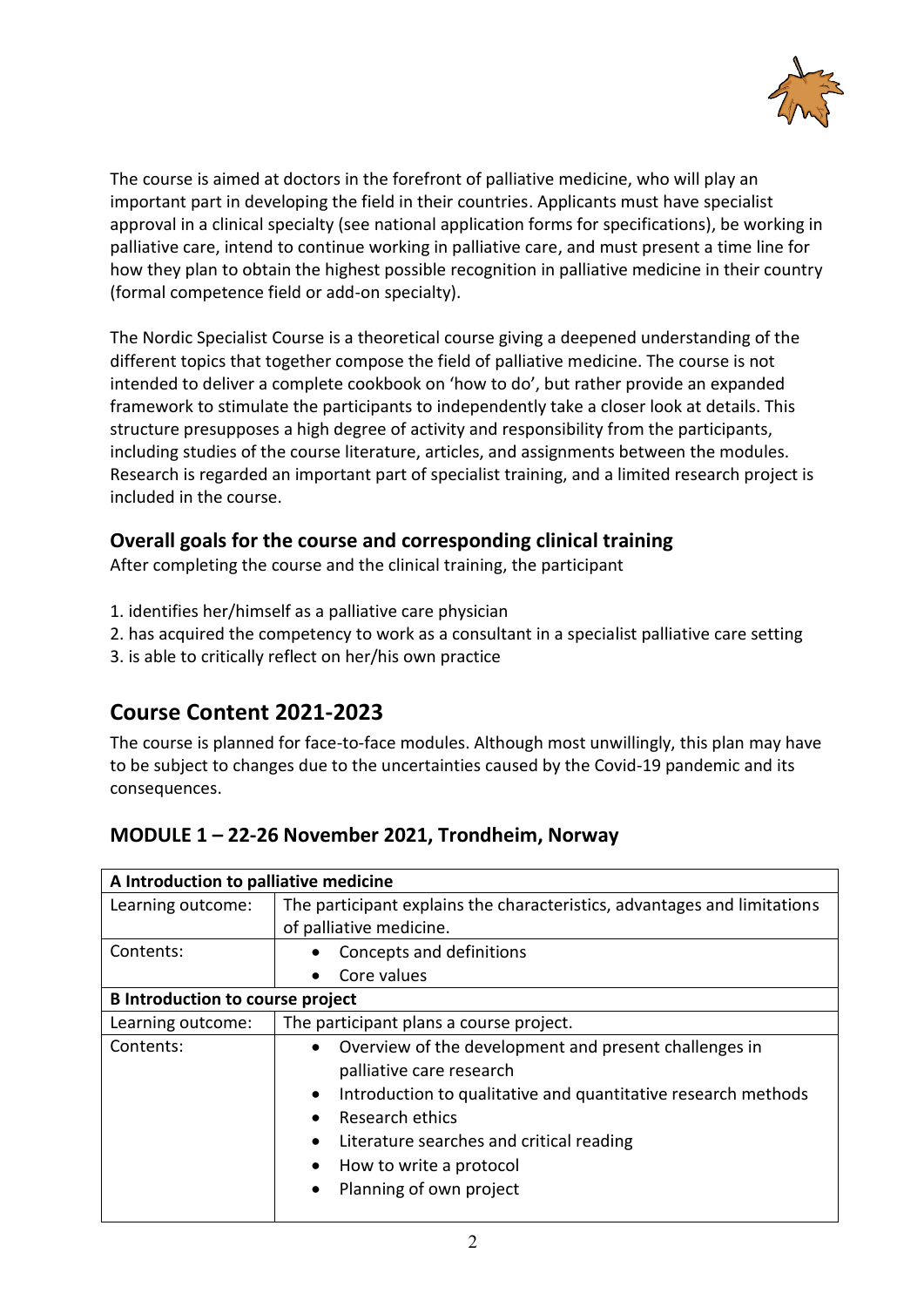

| C Symptom management in palliative care, with special reference to cancer |                                                                                                                                                                                                                                                                                                                       |
|---------------------------------------------------------------------------|-----------------------------------------------------------------------------------------------------------------------------------------------------------------------------------------------------------------------------------------------------------------------------------------------------------------------|
| Learning outcome:                                                         | The participant identifies, assesses and manages symptoms in patients                                                                                                                                                                                                                                                 |
|                                                                           | with palliative care needs.                                                                                                                                                                                                                                                                                           |
| Contents:                                                                 | Symptom identification and assessment, including in the<br>$\bullet$<br>cognitively impaired<br>Assessment tools<br>$\bullet$<br>Management of common symptoms and conditions<br>$\bullet$<br>Oncological treatment modalities in palliative care<br>$\bullet$<br>Surgical palliative care interventions<br>$\bullet$ |

## **MODULE 2 – 25-29 April 2022, Malmö, Sweden**

| <b>A Communication</b> |                                                                                 |
|------------------------|---------------------------------------------------------------------------------|
| Learning outcome:      | The participant communicates efficiently and empathetically with                |
|                        | patients, relatives and health care professionals.                              |
| Contents:              | Introduction to role plays<br>$\bullet$                                         |
|                        | Training of communication skills of increasing difficulty, e.g.<br>$\bullet$    |
|                        | $\circ$ Getting a good start                                                    |
|                        | Agenda setting<br>$\circ$                                                       |
|                        | How to elicit the patient's perspective<br>$\circ$                              |
|                        | Track emotional and cognitive data<br>$\circ$                                   |
|                        | Articulate empathy<br>$\circ$                                                   |
|                        | Checking patient preference concerning information<br>$\circ$                   |
|                        | How to normalize the patient's feelings and thoughts<br>$\circ$                 |
|                        | How to summarize<br>$\circ$                                                     |
|                        | Talking about serious news<br>$\circ$                                           |
|                        | Talking about transition to end-of-life care<br>$\circ$                         |
|                        | Talking about dying<br>$\circ$                                                  |
| <b>B</b> Ethics        |                                                                                 |
| Learning outcome:      | The participant identifies, analyses and manages ethical dilemmas in            |
|                        | palliative care.                                                                |
| Contents:              | Ethics viewed as a critical reflection on human agency; meta-                   |
|                        | ethics, normative ethics and professional ethics                                |
|                        | Ethics as an art that translates personal convictions into action:<br>$\bullet$ |
|                        | Virtues in medical practice                                                     |
|                        | Ethics as a set of core values: professional codes of ethics<br>$\bullet$       |
|                        | The nature of the patient-physician relationship<br>$\bullet$                   |
|                        | Medical anthropology of palliative care<br>$\bullet$                            |
|                        | Value and communication exercises                                               |
| <b>C</b> Teamwork      |                                                                                 |
| Learning outcomes:     | The participant understands the difference between a group and a                |
|                        | team.                                                                           |
|                        | The participant reflects on her / his role in the interdisciplinary team        |
|                        | and contributes to the development of the team.                                 |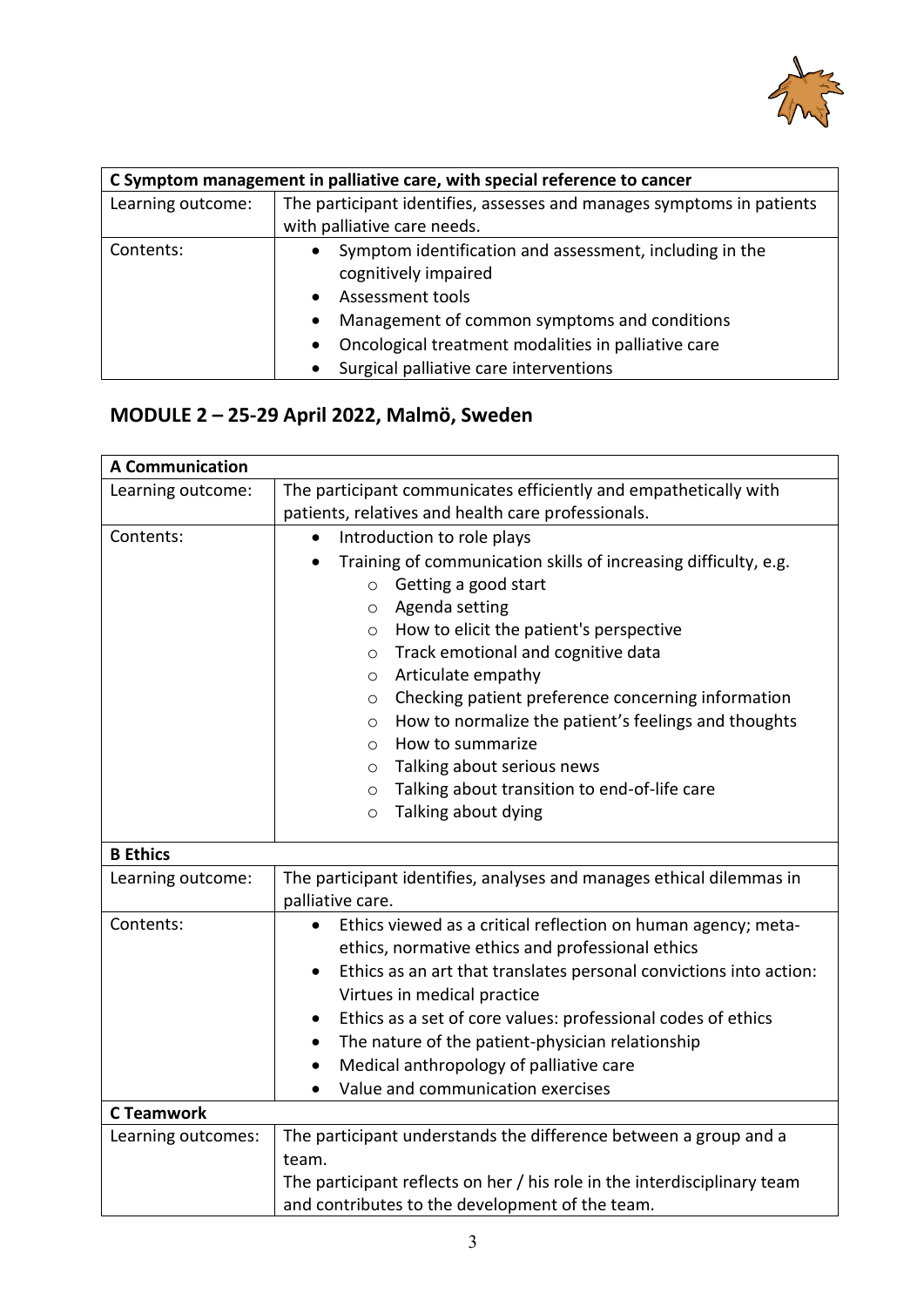

| Contents:                                                         | Defining groups and different types of teams<br>$\bullet$          |
|-------------------------------------------------------------------|--------------------------------------------------------------------|
|                                                                   | Teaming as concept<br>$\bullet$                                    |
|                                                                   | Team development                                                   |
|                                                                   | Accountability in teams                                            |
|                                                                   | Handling team conflicts                                            |
| D Palliative care in frail elderly and in patients with dementia: |                                                                    |
| Learning outcome:                                                 | The participant identifies, assesses and manages symptoms and      |
|                                                                   | palliative care needs in frail elderly and patients with dementia. |
| Contents:                                                         | Different types of dementias and their central characteristics     |
|                                                                   | <b>Ethical issues</b><br>$\bullet$                                 |
|                                                                   | Task-centred versus person-centred care<br>$\bullet$               |
|                                                                   | Advance care planning<br>$\bullet$                                 |
|                                                                   | Management of behavioural, psychiatric and somatic symptoms        |

## **MODULE 3 – 26-30 September 2022, Bergen, Norway**

| <b>A Decision-making</b>                                  |                                                                           |  |
|-----------------------------------------------------------|---------------------------------------------------------------------------|--|
| Learning outcome:                                         | The participant applies relevant principles and regulations for decision- |  |
|                                                           | making in patients with and without decision-making capacity.             |  |
| Contents:                                                 | Principles and national regulations                                       |  |
|                                                           | Decision-making in patients with and without decision-making<br>capacity  |  |
|                                                           | Advance care planning                                                     |  |
| <b>B</b> Emergencies                                      |                                                                           |  |
| Learning outcome:                                         | The participant identifies, analyses and manages emergencies in           |  |
|                                                           | palliative medicine.                                                      |  |
| Contents:                                                 | Emergencies in palliative medicine                                        |  |
|                                                           | Palliative orthopaedic surgery                                            |  |
|                                                           | <b>C Complementary and alternative treatments</b>                         |  |
| Learning outcomes:                                        | The participant explains the difference between alternative and           |  |
|                                                           | complementary treatments and the laws and regulations regarding           |  |
|                                                           | their use.                                                                |  |
|                                                           | The participant communicates about the use of complementary and           |  |
|                                                           | alternative treatments with her/his patient, and reflects on her/his own  |  |
|                                                           | attitude to these treatment modalities.                                   |  |
| Contents:                                                 | Concepts, definitions, epidemiology                                       |  |
|                                                           | Legal aspects                                                             |  |
|                                                           | Examples of common practice, effects and side effects                     |  |
|                                                           | Useful web-resources                                                      |  |
|                                                           | Communication about these modalities and reflection on own                |  |
|                                                           | attitudes                                                                 |  |
| D Organisation of palliative care in the Nordic Countries |                                                                           |  |
| Learning outcome:                                         | The participant explains the organisation of palliative care in her/his   |  |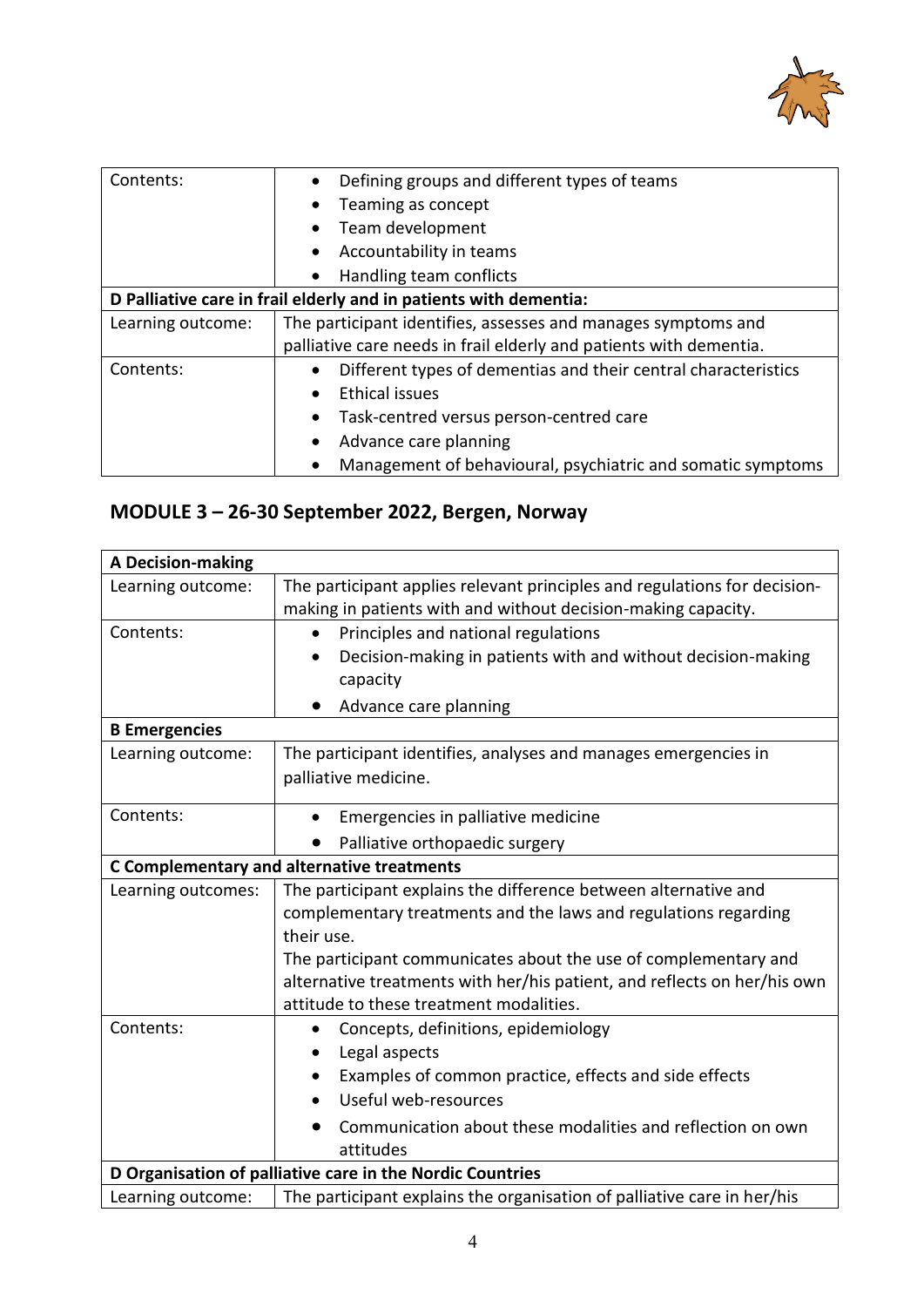

|                                | country and her/his place in the organisation.                                                                                                                                                                                                      |
|--------------------------------|-----------------------------------------------------------------------------------------------------------------------------------------------------------------------------------------------------------------------------------------------------|
| Contents:                      | Organisation of palliative care in the Nordic countries                                                                                                                                                                                             |
| <b>E Teaching and learning</b> |                                                                                                                                                                                                                                                     |
| Learning outcomes:             | The participant describes factors promoting learning and applies them<br>to own teaching.<br>The participant is able to plan a learning session.                                                                                                    |
| Contents:                      | Learning theory<br>Factors to consider when planning a learning session. Learning<br>outcomes<br>Cooperative learning structures<br>Planning a learning session<br>Presentation techniques. Practice session<br>Evaluation of teaching and learning |
| <b>F Wound care</b>            |                                                                                                                                                                                                                                                     |
| Learning outcome:              | The participant makes a care plan for a patient with a non-healing<br>wound.                                                                                                                                                                        |
| Contents:                      | Holistic assessment and treatment options for the patient with a<br>non-healing wound<br>Making a care plan                                                                                                                                         |

## **MODULE 4 – 21-25 November 2022, Turku, Finland**

| A The imminently dying |                                                                         |
|------------------------|-------------------------------------------------------------------------|
| Learning outcomes:     | The participant recognizes a dying patient, makes appropriate decisions |
|                        | concerning the care and manages symptoms.                               |
|                        | Moreover, the participant has the confidence to accompany the dying     |
|                        | patient and the relatives, being aware of her/his own limitations.      |
| Contents:              | The dying process: signs and symptoms, pharmacological<br>$\bullet$     |
|                        | management                                                              |
|                        | Ethical dilemmas (e.g., hydration, nutrition, withdrawing/<br>$\bullet$ |
|                        | withholding treatment)                                                  |
|                        | Spirituality and existential issues                                     |
|                        | Care for the relatives and carers                                       |
|                        | Coping with emotional stress in yourself and in your team               |
| <b>B</b> Audit         |                                                                         |
| Learning outcome:      | The participant is able to perform a clinical audit.                    |
| Contents:              | The principles and practice of different types of audits                |
|                        | Exercises on the audit cycle<br>$\bullet$                               |
|                        | Real-life examples of audit in palliative care settings                 |

## **MODULE 5 – 23-27 January 2023, Elsinore, Denmark**

| A Communication   |                                                                  |
|-------------------|------------------------------------------------------------------|
| Learning outcome: | The participant communicates efficiently and empathetically with |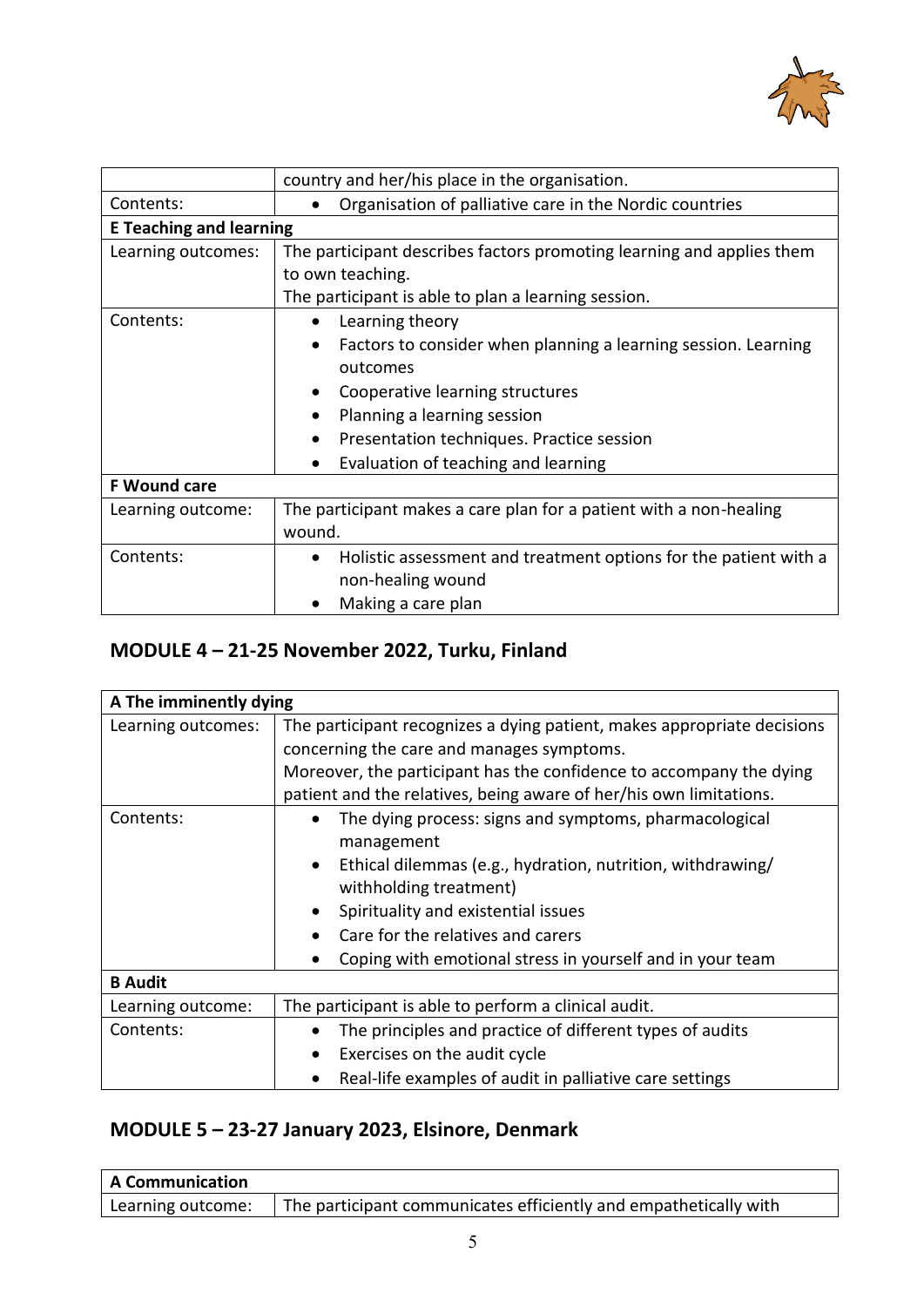

|                   | patients, relatives and health care professionals.                                    |
|-------------------|---------------------------------------------------------------------------------------|
| Contents:         | As in Module 2, but with increasing difficulty<br>$\bullet$                           |
| <b>B</b> Pain     |                                                                                       |
| Learning outcome: | The participant assesses, evaluates and treats different types of pain.               |
| Contents:         | • Classification and assessment of pain                                               |
|                   | Drug treatment principles                                                             |
|                   | Invasive techniques<br>$\bullet$                                                      |
|                   | Radiotherapy and bisphosphonates<br>٠                                                 |
|                   | Non-pharmacological pain treatment<br>$\bullet$                                       |
|                   | Strategies in difficult pain management including palliative<br>$\bullet$<br>sedation |

## **MODULE 6 – 24-28 April 2023, Stockholm, Sweden**

|                                             | A Management, organisation                                                           |  |
|---------------------------------------------|--------------------------------------------------------------------------------------|--|
| Learning outcome:                           | The participant describes how to set up a palliative care program.                   |  |
| Contents:                                   | Different organisational models for palliative care programs                         |  |
|                                             | Management                                                                           |  |
|                                             | Differentiation between clinical and management issues                               |  |
|                                             | International organisations                                                          |  |
|                                             | Networking                                                                           |  |
|                                             | Clinical guidelines                                                                  |  |
|                                             | B Palliative care in end-stage organ failure and progressive neurological conditions |  |
| Learning outcome:                           | The participant identifies, assesses and manages symptoms and                        |  |
|                                             | palliative care needs in patients with end-stage organ failure and                   |  |
|                                             | progressive neurological conditions.                                                 |  |
| Contents:                                   | Congestive heart failure                                                             |  |
|                                             | Chronic progressive pulmonary diseases<br>$\bullet$                                  |  |
|                                             | End-stage renal and hepatic diseases                                                 |  |
|                                             | ALS and other progressive, neurological diseases.                                    |  |
| C Introduction to pediatric palliative care |                                                                                      |  |
| Learning outcome:                           | The participant recognizes the special aspects concerning palliative care            |  |
|                                             | in children.                                                                         |  |
| Contents:                                   | Overview of pediatric specialist palliative care                                     |  |
| D Course project                            |                                                                                      |  |
| Learning outcome:                           | The participant has carried out a course project and presents the results            |  |
|                                             | orally and in a written abstract, both in English.                                   |  |
| Contents:                                   | Presentation of own project<br>$\bullet$                                             |  |
|                                             | Evaluation and feedback (colleagues and teachers)                                    |  |
| <b>E Examination and course evaluation</b>  |                                                                                      |  |
| Contents:                                   | Three-hour written, unseen exam                                                      |  |
|                                             | Oral and written course evaluation<br>$\bullet$                                      |  |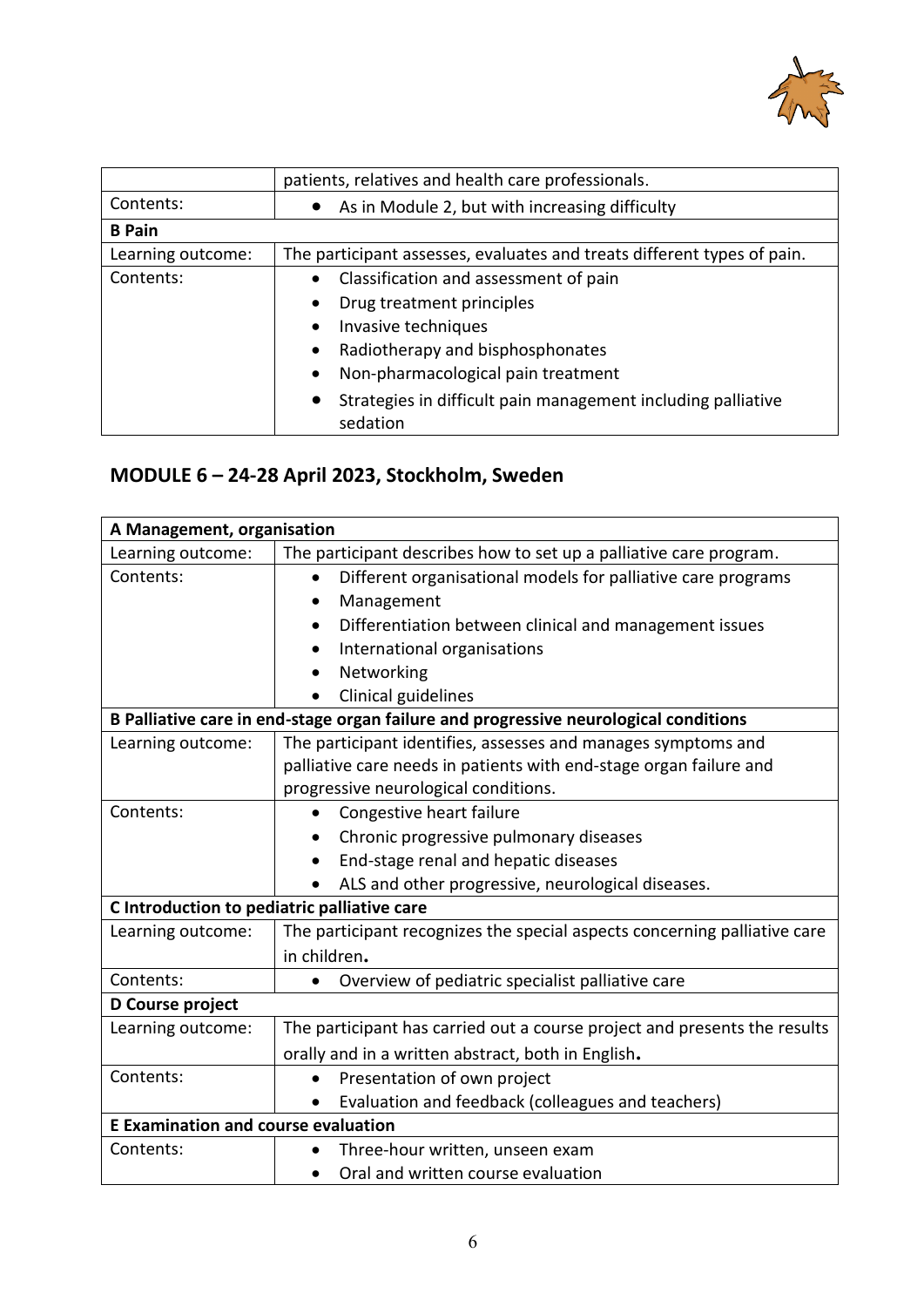

### **References**

1. Palliative Medicine Curriculum for Medical Students, General Professional training and Higher Specialist training. Association for Palliative Medicine of Great Britain and Ireland, 1991.

2. Svensk läroplan i palliativ medicin. Svensk Förening för Palliativ Medicin, 2001.

3. Recommendations of the European Association for Palliative Care for the development of postgraduate Curricula Leading to Certification in Palliative Medicine. Report of the EAPC Task Force on Medical Education. EAPC 2009.

4. Specialty Training Curriculum for Palliative Medicine. London: Joint Royal Colleges of Physicians Training Board, 2010, amended 2014[. https://www.gmc-uk.org/-](https://www.gmc-uk.org/-/media/documents/dc10694-app-palliative-medicine-curriculum-75606940.pdf) [/media/documents/dc10694-app-palliative-medicine-curriculum-75606940.pdf](https://www.gmc-uk.org/-/media/documents/dc10694-app-palliative-medicine-curriculum-75606940.pdf)

5. Landzaat LH, Barnett MD, Buckholz GT et al. Development of Entrustable Professional Activities for Hospice and Palliative Medicine Fellowship Training in the United States. J Pain Symptom Manage 2017; 54(4):609-16.

6. Läkarnas specialiseringstjänstgöring. Målbeskrivningar 2015. Socialstyrelsen, Sverige, 2015. [https://www.socialstyrelsen.se/globalassets/sharepoint-dokument/artikelkatalog/ovrigt/2015-](https://www.socialstyrelsen.se/globalassets/sharepoint-dokument/artikelkatalog/ovrigt/2015-4-5.pdf) [4-5.pdf](https://www.socialstyrelsen.se/globalassets/sharepoint-dokument/artikelkatalog/ovrigt/2015-4-5.pdf)

7. Svensk läroplan i palliativ medicin. Uppdaterad version 2019. Svensk Förening för Palliativ Medicin, 2019 [https://slf.se/svensk-forening-for-palliativ](https://slf.se/svensk-forening-for-palliativ-medicin/app/uploads/2019/04/laroplan-i-palliativ-medicin190401.pdf)[medicin/app/uploads/2019/04/laroplan-i-palliativ-medicin190401.pdf](https://slf.se/svensk-forening-for-palliativ-medicin/app/uploads/2019/04/laroplan-i-palliativ-medicin190401.pdf)

## **Practical information**

#### **Course secretariat**

Nordic Specialist Course in Palliative Medicine Course Coordinator Helena Kraft Stockholms Sjukhem/R&D-unit Box 12230, SE-102 26 Stockholm, Sweden Visiting address: Mariebergsgatan 22

Phone: +46-8-12289602 Cell: +46-72-4689630 E-mail: [helena.kraft@stockholmssjukhem.se](mailto:helena.kraft@stockholmssjukhem.se)

#### **Accounts**

Lægeforeningen Secretary Gitte Bramstorp Economy Department Kristianiagade 12 DK-2100 København Ø, Denmark

Phone: +45 35 44 81 35 E-mail: [gib@dadl.dk](mailto:gib@dadl.dk)

#### **Course web site**

**[www.nscpm.org](http://www.nscpm.org/)**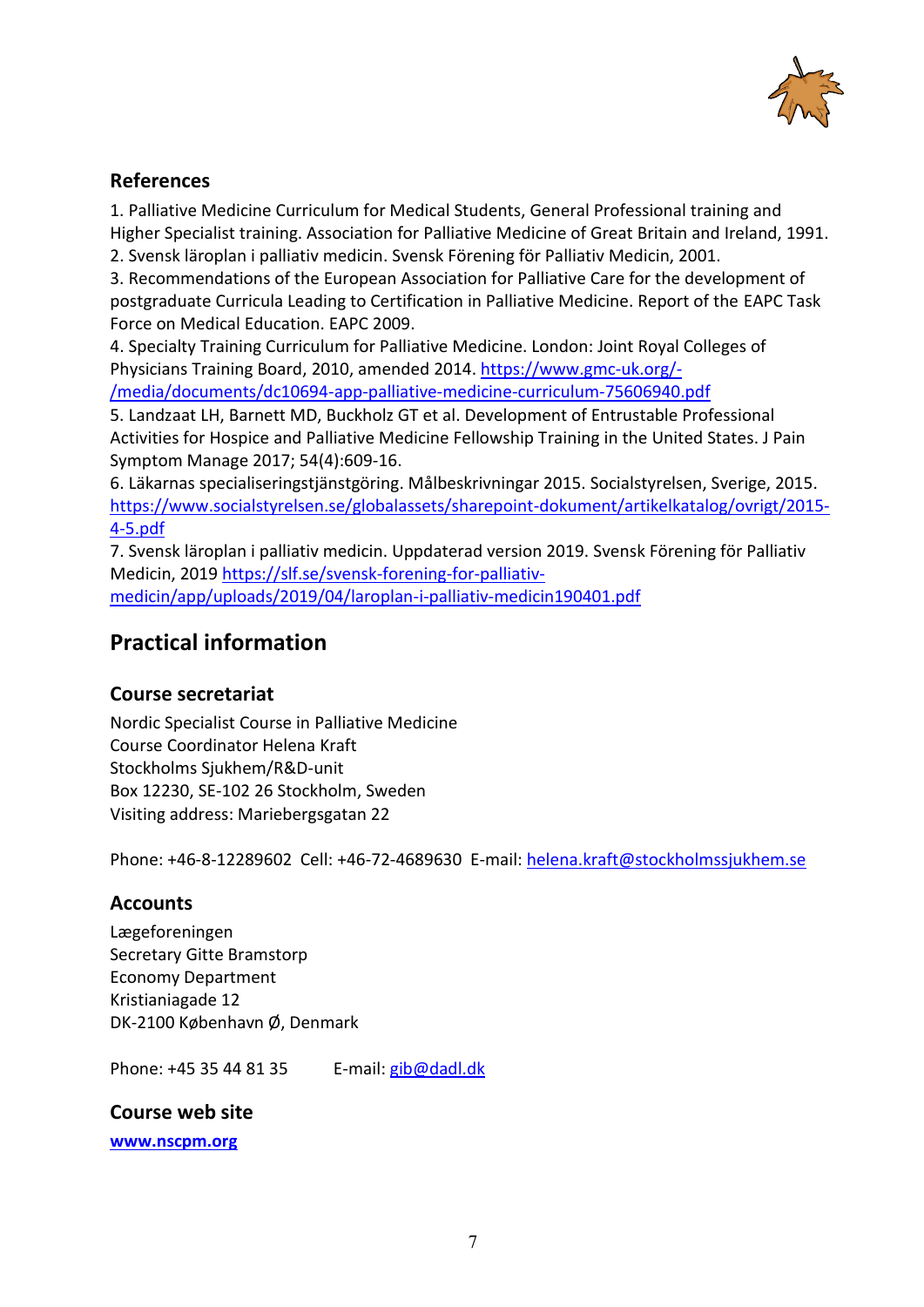

## **Entry requirements and selection of participants**

The course is planned for a total of 38 participants. Applicants should have completed specialist training in a recognized medical specialty and possess knowledge and skills corresponding to level B of the palliative medicine curriculum (Ref. 1-2).

The national associations will consider and nominate participants among the applicants from their respective countries. The Steering Committee makes the final selection. Applicants will be notified early June 2021.

### **Economy**

The fee for each of the six course modules will be Euro 1100 (total course fee: Euro 6600). A deposit of Euro 1100 should be effected no later than 30 days after the notification of a successful application, and each module should be paid in advance. Costs for travel and accommodation must be added.

Every participant is responsible for funding her/his course expenses. At the time of application, the applicant should ideally have obtained permission and provide evidence of guaranteed payment of the course costs, or be able to adequately demonstrate how she/he will finance the course.

### **Duration and organisation of training**

The duration of specialist training in Palliative Medicine is 2-2.5 years, including the 6 modules of the Nordic Specialist Course in Palliative Medicine and clinical training. The duration of clinical training will differ between the Nordic countries, but will include work in specialist palliative care units or teams where the full range of services is provided in different settings, e.g., in-patient care, day care, home care, bereavement services. The program to which the participant is appointed will have named consultant trainers (educational supervisors) for each element of the program.

#### **Research project**

A limited research project is included in the course. Each course participant needs to find a tutor to assist on the project. The project may be quantitative or qualitative, in the form of a survey, an audit, development of a clinical guideline, or conducting a literature review. The task will be introduced in the first module and attended to in every module, with special emphasis on Modules 3 and 5 and presentation of projects orally and by a written abstract on Module 6. Participants already having an on-going project may use this, provided it is their own work (not more than two candidates working together).

Course participants need to be aware of the time and effort required to complete the project.

#### **Assignments and exam**

An assignment will be given at the end of each module and must be handed in, at the latest, 4 weeks after the module. The assignments will be graded: Pass/Not pass.

A final evaluation of each participant and exam will be performed at the end of the course. Participants will receive a written proof (diploma) that they have passed the course.

To obtain this document, the exam, all assignments and the course project must be passed, and the participant must have been present at least 90% of the course.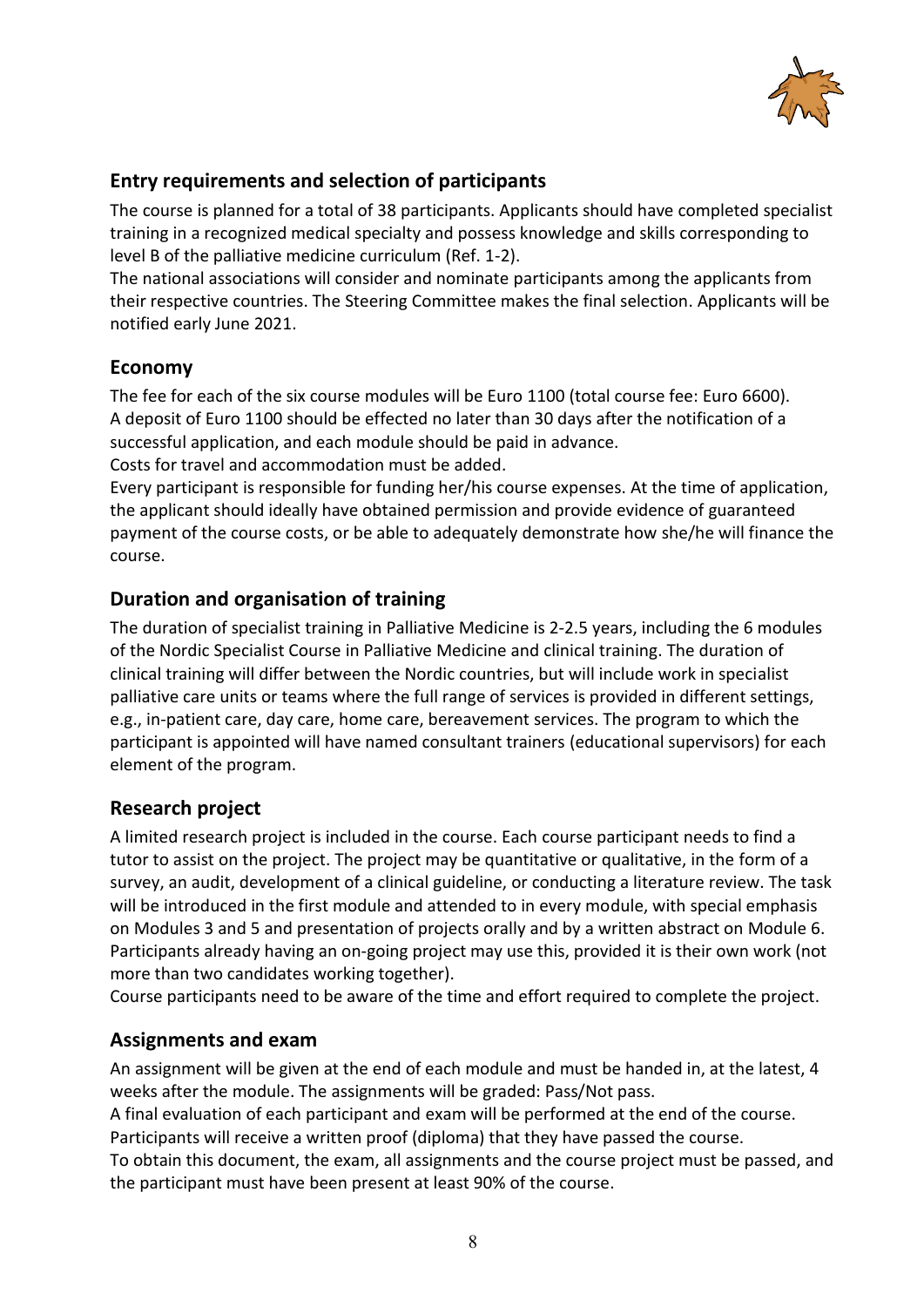

### **Course evaluation**

Each module will be consecutively evaluated by the participants and the Steering Committee. A final evaluation will be performed at the end of the course.

#### **Course Steering Committee**

Bodil Abild Jespersen, chair; anaesthesiologist MPG, Chief Consultant in Palliative Medicine Member of the Danish Association for Palliative Medicine (DSPaM) Section of Palliative Medicine, Department of Oncology, Aarhus University Hospital, Aarhus, Denmark E-mail: [bodijesp@rm.dk](mailto:bodijesp@rm.dk)

Merete Paludan, oncologist, Consultant in Palliative Medicine Member of the Danish Association for Palliative Medicine (DSPaM) Section on Palliative Medicine, Department of Geriatrics and Palliative Medicine, Bispebjerg Hospital, Copenhagen, Denmark E-mail: [meretepaludan@dadlnet.dk](mailto:meretepaludan@dadlnet.dk) 

Dagny Faksvåg Haugen, PhD, oncologist, Lead Consultant and Professor of Palliative Medicine Member of the Norwegian Association for Palliative Medicine (NFPM) Kompetansesenter i lindrande behandling Helseregion Vest Haukeland University Hospital and University of Bergen, Bergen, Norway E-mail: [dagny.haugen@helse-bergen.no](mailto:dagny.haugen@helse-bergen.no)

Eva-Kristin Norum Gravdahl, specialist in General Practice, Consultant in Palliative Medicine Member of the Norwegian Association for Palliative Medicine (NFPM) Palliative Care Team, Bærum Hospital, Vestre Viken HF, Norway E-mail: [eva.gravdahl@vestreviken.no](mailto:eva.gravdahl@vestreviken.no)

Staffan Lundström, PhD, oncologist, Associate Professor of Oncology, Consultant and Specialist in Palliative Medicine and Pain Medicine Member of the Swedish Association for Palliative Medicine (SFPM) Department of Palliative Medicine, Stockholms Sjukhem Foundation and Karolinska Institutet, Stockholm, Sweden E-mail: [staffan.lundstrom@stockholmssjukhem.se](mailto:staffan.lundstrom@stockholmssjukhem.se)

Carl-Magnus Edenbrandt, PhD, hematologist, Associate Professor of Medicine, Consultant and Specialist in Palliative Medicine Member of the Swedish Association for Palliative Medicine (SFPM) Department of Clinical Sciences, Lund University, Lund, Sweden E-mail: [carl-magnus.edenbrandt@med.lu.se](mailto:carl-magnus.edenbrandt@med.lu.se)

Outi Hirvonen, PhD, oncologist, Lead Consultant and Associate Professor of Palliative Medicine Member of the Finnish Association for Palliative Medicine (SPLY) Palliative Center, Turku University Hospital and Department of Oncology and Radiotherapy, University of Turku, Turku, Finland E-mail: [outi.hirvonen@tyks.fi](mailto:outi.hirvonen@tyks.fi)